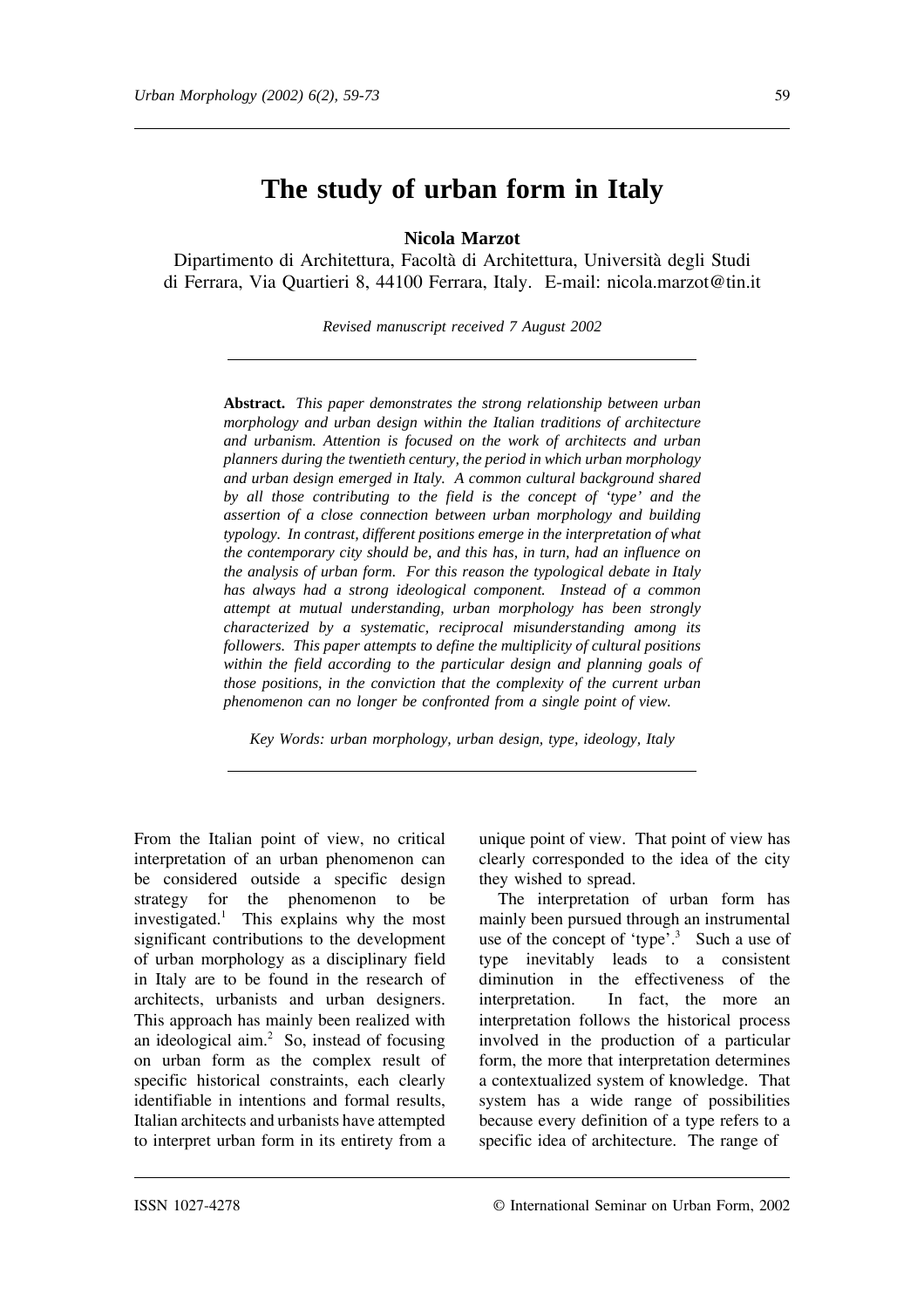ideas offers the choice of the most appropriate solution to a given problem.<sup>4</sup> As a consequence, urban form has almost never been investigated in the terms in which it was conceived, analyzed, built and successively modified over space and time. Rather it has been investigated more simply, according to a subjective idea, sometimes widely shared, about what the future cityscape should be, according to a predetermined theory of urban design.

However, even if the Italian scene has been characterized by a multiplicity of conflicting contributions, it is possible to find some common themes within the development of the debate on architectural and urban design theory, including some common to researchers from different schools of thought. This framework inevitably leads one to accept every morphological approach as a sort of algebraical function whose value can only be determined within a previously identified domain of validity. Outside this approach, different principles and rules apply that render a given function insoluble.

A definition is needed of the limits of the effectiveness of the more important contributions to the development of urban form, albeit limiting attention to the twentieth century. Such a definition is increasingly important as architects and planners face ever more complex and diverse problems. The multiplicity of approaches and theoretical positions yields a range of possible devices for solving a specific morphological problem.

## **Urban morphogenesis as a matter of continuity**

The Italian morphological tradition is peculiar in that it has always acknowledged a close link between tradition and innovation, with different researchers having shown an interest in the connection over a long period. This peculiarity is reflected in the rooting of design projects in existing urban tissues, both in practical and theoretical terms. Moreover, the relation between tradition and innovation, between a preindustrial and a modern

approach to urban form, finds a fertile field of application in typological studies. Specifically, the typological approach is distinguished from all other Italian contributions by its classical concept of architecture as a tectonic system, a system legitimized by its derivation of principles and rules from the practice of building, according to a strong integration of structural, distributional and volumetric aspects.

The foundations of this approach can be found in the early-twentieth century, during the Fascist period, in Gustavo Giovannoni's consideration of historical centres and Giuseppe Pagano's studies of the politics of the development of rural settlements. More recently, Saverio Muratori, Gianfranco Caniggia, Paolo Maretto, Sandro Giannini and their followers placed more emphasis on urban design, bridging the gap between architecture and city planning through a deeper understanding of the historical processes by which urban structure is modified. They also stressed that the abstract interest in the problem of the city had been replaced by an interest in a more realistic problem, connected to specific case studies considered as the basis of a new urban science.

Giovannoni is considered to be the father of the Italian urbanistic tradition. It is not by chance that he was the leader of the group that gradually put together the Law of Urbanism, Number 1150, passed in 1942 and still current today.<sup>5</sup> His most important work, *Vecchie città ed edilizia nuova*, <sup>6</sup> is a successful attempt to set out a contemporary theoretical and operational treatise of urban design. Starting from a historical framework, it deals with the principles of urban growth and transformation as they emerge from an analysis of different geographical situations over a long time-span. His work matured as he supported the politics of *disurbanamento* (disurbanism) put forward by the Fascists to counter the growth of larger metropolitan areas and the increasing pressure placed on historical centres by the building market. Instead of promoting the systematic refurbishment of city centres, replacing the pre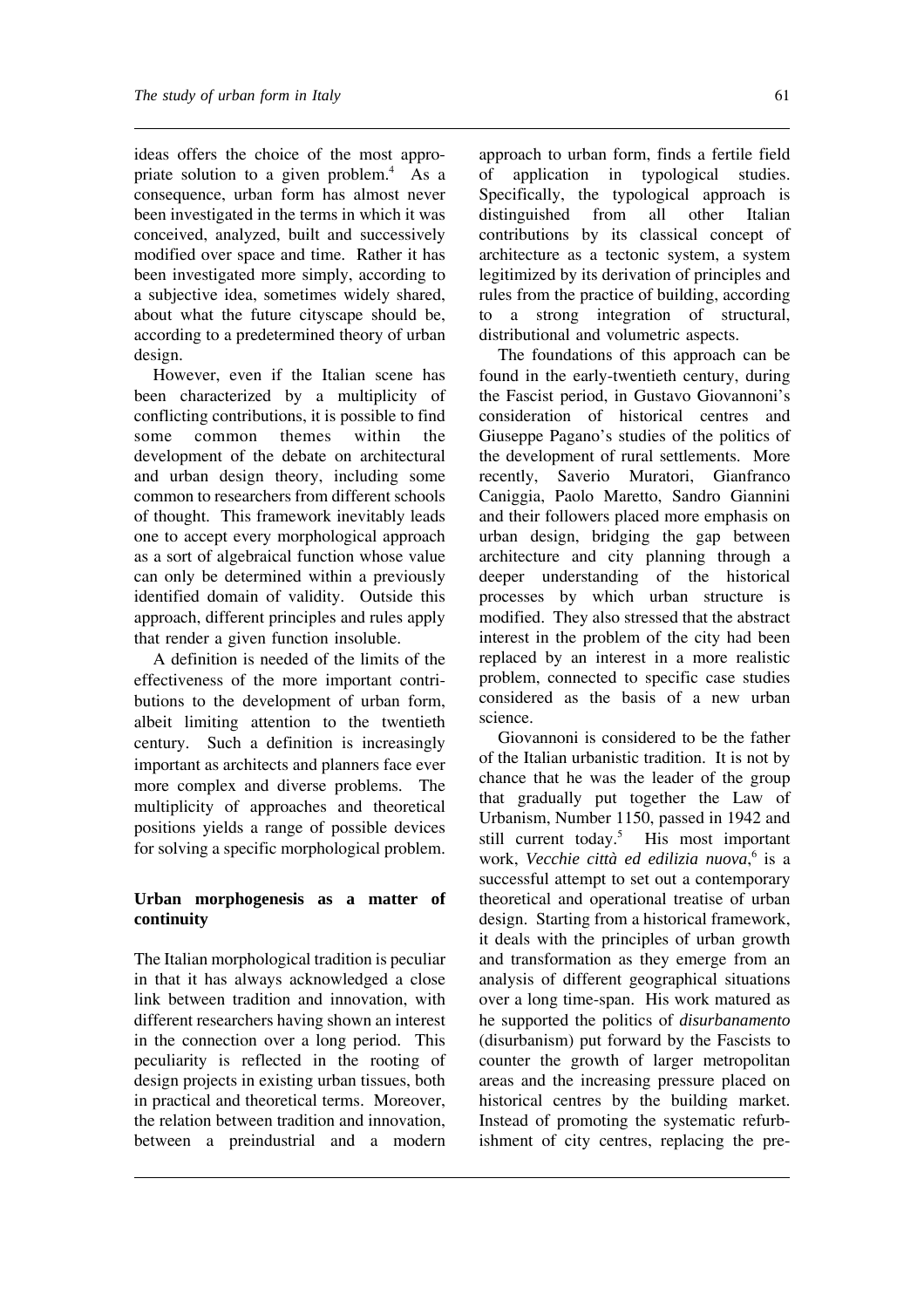modern urban blocks with new skyscrapers as proposed by Le Corbusier, Giovannoni moved towards a strategy of complementarity between new and old. According to him, tradition and modernity could continue to cooperate within a new concept of 'organicity', in which the historical centres were sites for acts of *ambientismo* (contextualism), and the new expansions could be realized through *borgate satelliti* (satellite quarters). While the former expressed the idea of continuity with existing urban structures, the latter used modern technical tools to achieve urban dispersion.

The main problem becomes, therefore, the investigation of the *innesto* (seam) between the new quarters and the old urban structure. By resolving this, way of life and history could be integrated, as had been the case in the past. Taking on this urban design objective, Giovannoni began working on the structure of historic city centres, concluding that there are no cities that are truly old or totally new. Historically, the strategy of the seam seems to be a commonly-used approach. By analyzing specific case studies he formulated the well-known and fruitful *permanenza dello schema planimetrico* (permanence of the planimetric pattern) before Pierre Lavedan set out his 'law of planimetric persistence'.7 Giovannoni also introduced the idea of the city plan as a *palinsesto* (palimpsest), where the dense stratification of different layers reveals the progressive, partial accretions and erosions of the initial implantation. Most significantly, he derived from the study of urban morphology the idea of form as the transitional stage in a never-ending process of development, of which the form itself preserves and constantly manifests internal traces. From this basis he argued for the priority and importance of the *Piano Regolatore Generale* (master plan) for creating the proper conditions for starting and realizing the process of urban design over time.

Giuseppe Pagano also sought to define form as a temporary phase in a historical process of modification, even if his intentions were quite different. In fact Pagano is well-

known for his intolerance of Fascist rhetoric. He tried, therefore, to support the rationality of Modern architecture as a possible antidote to it. In order to critically demonstrate the similiarity, both in historical and logical terms, between Mediterranean local traditions and the new international tendencies, and so avert attacks from the conservatives, Pagano focused on rural settlements. He found in the clear, logical and rational principles of construction of the architecture of rural settlements strong evidence for the systematic evolution of Modern architecture.

Pagano's idea of rationality seems, however, to be very different from that promoted by the supporters of Modernism. To him, the rationality or logic of architecture is not a universal system of shared values, independent of time and location. On the contrary, it belongs to the constructive process itself. At the extreme, rationality becomes synonymous with the intelligibility of the process through which a form is derived from the past once deprived of its previous functional constraints, until it is reduced to a simple aesthetic matter. Rationality is, therefore, an attribute of the form, its structure, and the historical process of transformation.

Pagano also arrived at another important result: he affirmed the priority of ordinary building as the material basis from which all institutional architecture is historically derived. According to his masterpiece, *Architettura rurale italiana*, <sup>8</sup> the rural building is considered to be a working tool and the result of a spontaneous consciousness inherited from cultural habits passed from one generation to the next. On this basis it is possible to see the objectives of his endeavour: to describe the character of the contemporary farmhouse through its evolution from the primitive local formulation; to find a line of evolution from autochthonous building traditions to Modern architecture; to discover some kind of eternal law of growth; and to derive aesthetics from a logical functionality. As a consequence, houses seem to be deeply rooted, in their inception, in local conditions. In addition, he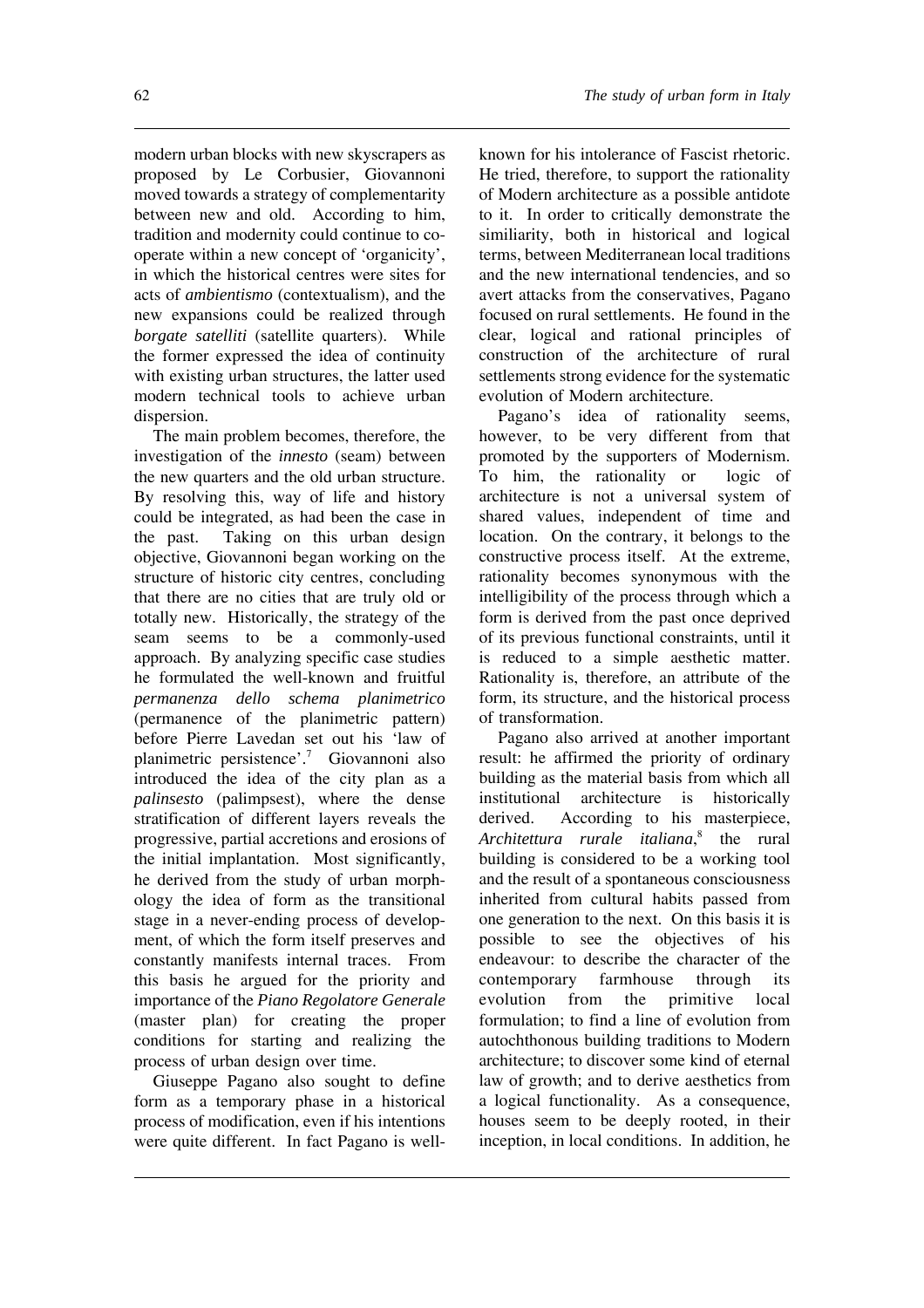found a chain of mutual constraints according to which every modification of a building maintains the memory of the formal structure of the previous state, from an elementary arrangement to a more complex configuration. The form is preserved even when the original functional needs cease to apply. In this sense, continuity encompasses tradition and innovation.

The same concept of *preesistenza ambientale* (environmental pre-existence) was explored by Ernesto Nathan Rogers during a period of intense architectural debate in the 1950s.<sup>9</sup> The subject of much of the debate was the attempt to overcome what were, by then, considered as the obsolete principles developed by the Modern Movement, in particular the idea of the 'dwelling for everybody', in order to reach the idea of the 'dwelling for each individual'. Within that context, the notion of *preesistenza ambientale* clearly expresses the aspiration for continuity between design, history and regional specificity. Rogers's efforts, however, lacked rigour and merely produced an architectural and urbanistic poetry without a corresponding analytical method.

If Giuseppe Pagano can be considered to be the first to posit a general typological process whose singular stages could be traced back into different geographical traditions, Saverio Muratori developed that intuition futher. In doing so, he focused on the subject of the urban house, showing the extent to which the evolutionary process is rooted in specific local environmental constraints stemming from pre-existing urban structures. In his paper '*Vita e storia delle città*',10 Muratori criticized the contemporary urban sciences because of their essentially positivistic approach to urban design. For Muratori, the laws that describe the birth and transformation of the city are not 'natural' but emerge as the result of precise cultural behaviour. According to him, Modernism discarded the inherited knowledge of construction, seen as a system, and reduced architecture and urban design to simple technical matters. There was no longer any awareness of the inner logic of the trans-

formation of buildings that represents the historical rationality identified by Pagano. This is the reason why Muratori kept a critical distance from both the model of the *Ville Radieuse* offered by Le Corbusier and Wright's Broadacre City on the one hand, and on the other, the Italian conservatives who considered everything as worthy of preservation. While the former were accused of having interrupted the continuity between tradition and innovation, the latter, mainly technicians and historians, had tended to treat the city as an open-air museum. Starting from such premises, Muratori began working on specific case studies to find the laws of continuity within a transformational process. With *Studi per una operante storia urbana di Venezia*<sup>11</sup> and *Studi per una operante storia urbana di Roma*, <sup>12</sup> he laid the first stones of his theoretical structure.

Muratori investigated the rationality of history through the reconstruction of the process of derivation of both architectural and urban form, from previous built structures to more recent, complex configurations. The process of derivation retains the traces of a form's inception in simple original arrangements by updating them over the centuries according to a 'handicraft' approach to tectonics. In addition, he put particular emphasis on the concept that matters of building are mutually related according to a hierarchy of different levels which he terms *scale* (scale). As a consequence, Muratori believed that it was not possible to understand the richness of any effort at building without constant reference to all the components that it encompasses and to the ensemble to which it belongs. In such a way, he became the father of Italian architectural 'structuralism'.

Muratori set out a unique theory that defines all aspects of the human environment. It encompasses all steps of mutual interrelations, from the single building to the totality of the territory. Each of these, as a single aspect, has been systematically developed by one or another of his followers: Gianfranco Caniggia worked on urban tissues,<sup>13</sup> Paolo Maretto on aspects of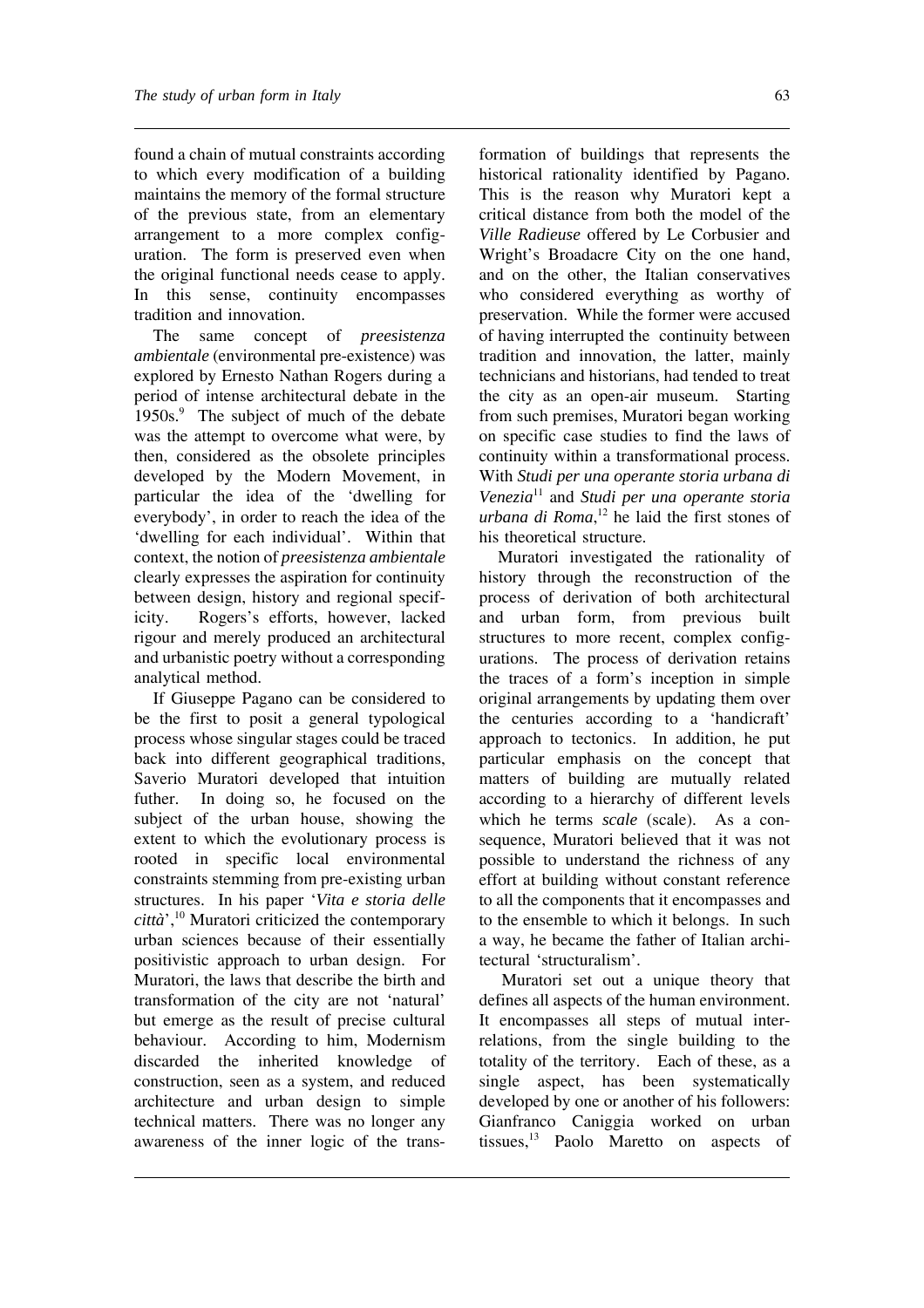architectural language,<sup>14</sup> Alessandro Giannini on the territorial scale, $15$  and Renato and Sergio Bollati also on urban tissues.<sup>16</sup> This theoretical approach was so successful and fruitful in the interpretation of the premodern urban structure that, during the 1970s, the resurgence of interest in these matters brought forward a new generation of researchers who have contributed to the use of historical knowledge as an operational tool. These include Giancarlo Cataldi,<sup>17</sup> Paolo Vaccaro<sup>18</sup> and Gian Luigi Maffei.<sup>19</sup> Even today, the continuing diffusion of the principles espoused by the school shows the viability of this approach in solving specific problems.20

All of these contributions have a common cultural background which allows us to understand their approach to urban morphology and urban design. They all clearly belong to the classical tradition in architecture and urban planning. As a consequence, they stress the importance of architecture as a tectonic praxis and urban design as a way of maintaining formal control over urban growth, according to an ideal of harmony and organicity in the public realm of building. This, in turn, leads to a refusal of any kind of compromise with the principles of the Modernist *tabula rasa*. They try to accept just those aspects of Modernism dealing with technical, social and economic progress that are pertinent to inherited building and urban structures. At the same time, they seek to demonstrate the possibility of critically recovering the transformation of urban form according to a 'handicraft' approach, re-establishing a connection between the current and premodern periods. This effort was originally, and is still to some extent today, an attempt to fill the gap dramatically opened during the Enlightenment period from which modernity derives.

## **Functionalism and organicism in urban morphology**

The diffusion of Modernism is closely related

to the resurgence of the problem of the residence. The increasing demand for a place in which to live, owing to the rapid spread of urbanization in the second half of the nineteenth century, required an urgent solution. The cultural background to the demand can be found in contemporary fiction and social pathology – inquiries into living and working conditions – such as Charles Dickens's *Hard times* or Fredrich Engels's *The condition of the working class in England*. This situation inevitably led to greater emphasis on the dwelling as opposed to the question of the new city which, by contrast, was clearly addressed by Le Corbusier and his model of the *Ville Radieuse*. As a result, the traditional concept of a house is systematically subdivided into its main components according to function. The famous aphorism 'form follows function' has sometimes been interpreted in a restrictive sense, not without some ingenuity, as the attempt to subordinate a formal process to a merely functional programmatic sequence that is supposed to be objective. Taken further, according to the positivistic approach, architecture should be based on laws and principles which could, because of their endogenous rationality, be assimilated into natural processes. This inevitably leads to an attempt to define form through a rational process of dismantling the old spatial configuration, considered to be the product of old-fashioned prejudice, and rearranging it according to a universally shared rationality. Each component should, therefore, be individualized according to a specific role in the ensemble in order to obtain a common rational goal.

Within the field of urban morphology, this approach was followed in Italy mainly by Irenio Diotallevi, Franco Marescotti and Pasquale Carbonara. Diotallevi and Marescotti identified the problem of low-income housing as their principal field of interest. Their approach, clearly stated in *Il problema sociale, costruttivo ed economico dell' abitazione*, <sup>23</sup> systematically established the design of the dwelling according to a series of factors: the constraints of local climate (for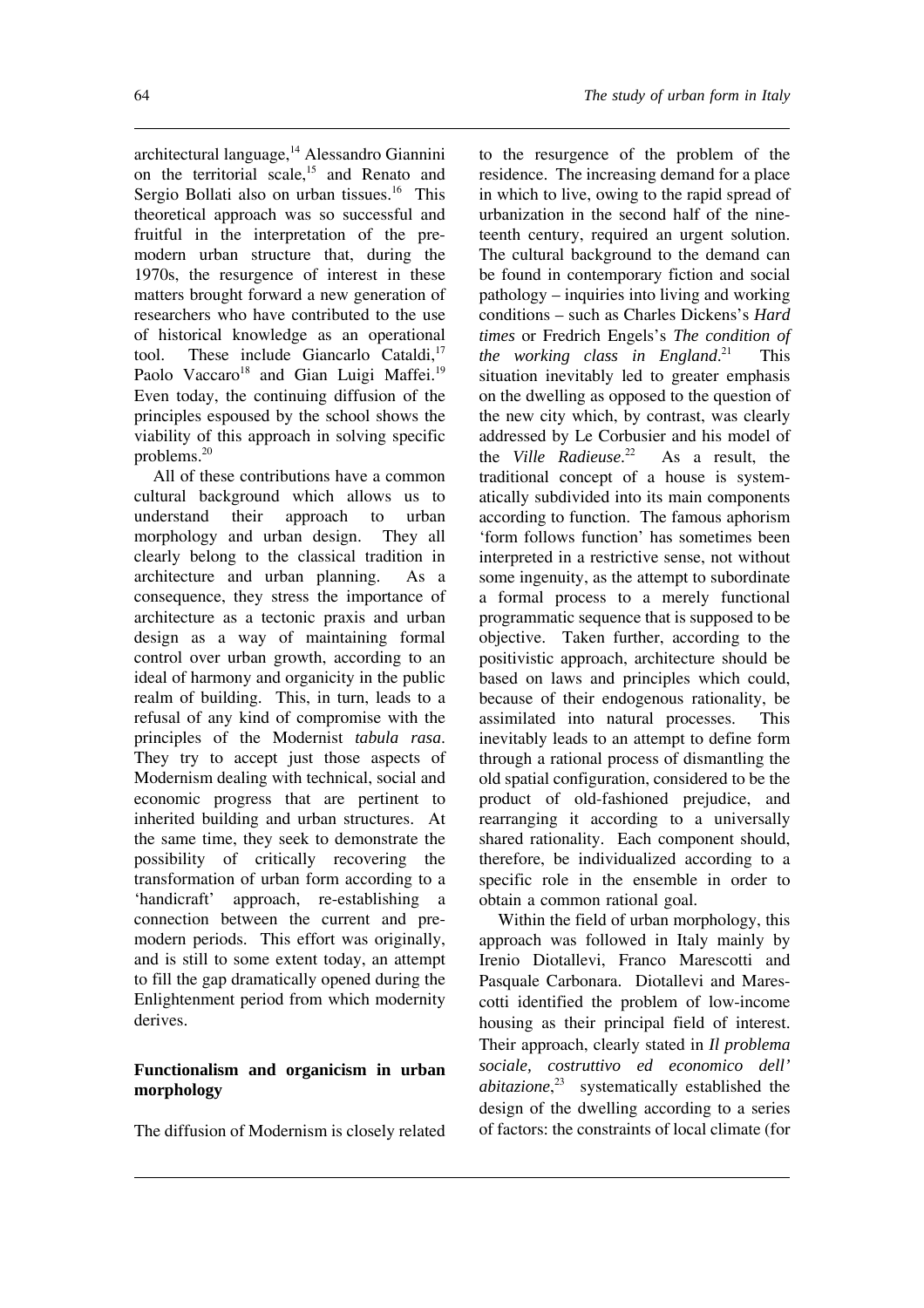example, the prevailing winds, orientation, average temperatures and humidity); the results of technical progress (for example, the potential of new structural systems and artificial materials); the efficiency of different systems of internal distribution (according to which they start to analyze different dwelling types as solutions); and rationality in the use of space (in this regard the problem of modern furniture has increasing importance).

To Diotallevi and Marescotti, the city should not limit the conditions of life in any dwelling. As a consequence, the city is simply conceived as an extension of the same principles, bringing the 'particular' to the 'general' according to an inductive process. The project for a *città orizzontale* (horizontal  $city)^{24}$  clearly states that city form is the result of an additive process of combining single units all sharing the same spatial arrangement, without any modification caused by an internal hierarchy of public spaces. History is not taken into account except in the form of the well-known literature of social pathology previously mentioned. As a consequence, this method for architectural and urban design, if applied to the analysis of pre-modern urban form, inevitably leads to great misunderstandings.

Pasquale Carbonara showed a wider interest in building. His goal in *Architettura pratica*<sup>25</sup> is, therefore, to define a theoretical framework for architecture that enables individuals to cope with the multiplicity and complexity of functional themes to which modern cities aspire according to criteria of shared rationality. Even if he was aware of the interdependence of structure, function and form, his interest was evidently directed toward the *caratteri distributivi* (distributive characters). With that emphasis, spatial arrangement becomes the most important matter in building and is carried out according to strictly functional principles. Carbonara was also conscious, however, that rationality reveals itself in different ways depending on the cultural aspirations and institutions of the society. He therefore always attempted to contextualize the

treatment of a singular functional theme in its historical framework, from its origin to the present. This was not an attempt to root architectural practice in local tradition, but simply to affirm that rationality is a function that binds social aspirations to contingent limitations in terms of functional demands, technical responses and expressive values.

## **The aspiration to a dialectical synthesis**

The crisis of the Congrès Internationaux d'Architecture Moderne  $(CIAM)^{26}$  was revealed during the Hoddeston meeting in 1951 when the results of its housing policies were examined systematically. The theme chosen for the meeting, the 'heart of the city', clearly revealed the shift of interest from an urban model constituted by autonomous architectural objects to a new one based on mutual interrelation. The emphasis was in fact placed mainly on the nature of urban space as the place of reciprocal connection and the principal expression of livability.

In 1953 in Aix-en-Provence this cultural change led to the rescinding of the Athens Charter, which all of the participants considered to be obsolete in its basic principles. Most of the criticism was aimed at the idea of subdividing the city into different functional areas according to the metaphor of industrial production. This principle was considered to be the main cause of indifference towards, and dissatisfaction with, the public realm.

At the last CIAM meeting in Dubrovnik in 1956, Team X broke away from the older Modernists, marking the beginning of a new era. The Modern trad-ition was immediately compared to the historical. Alison and Peter Smithson, for example, spoke about the necessity to learn from the street of the traditional city but also from that of nineteenth-century by-law extensions. They spoke about the need to rethink the priority of the spaces between buildings as the basis of any architectural intervention. The attention paid to the spatial arrangement of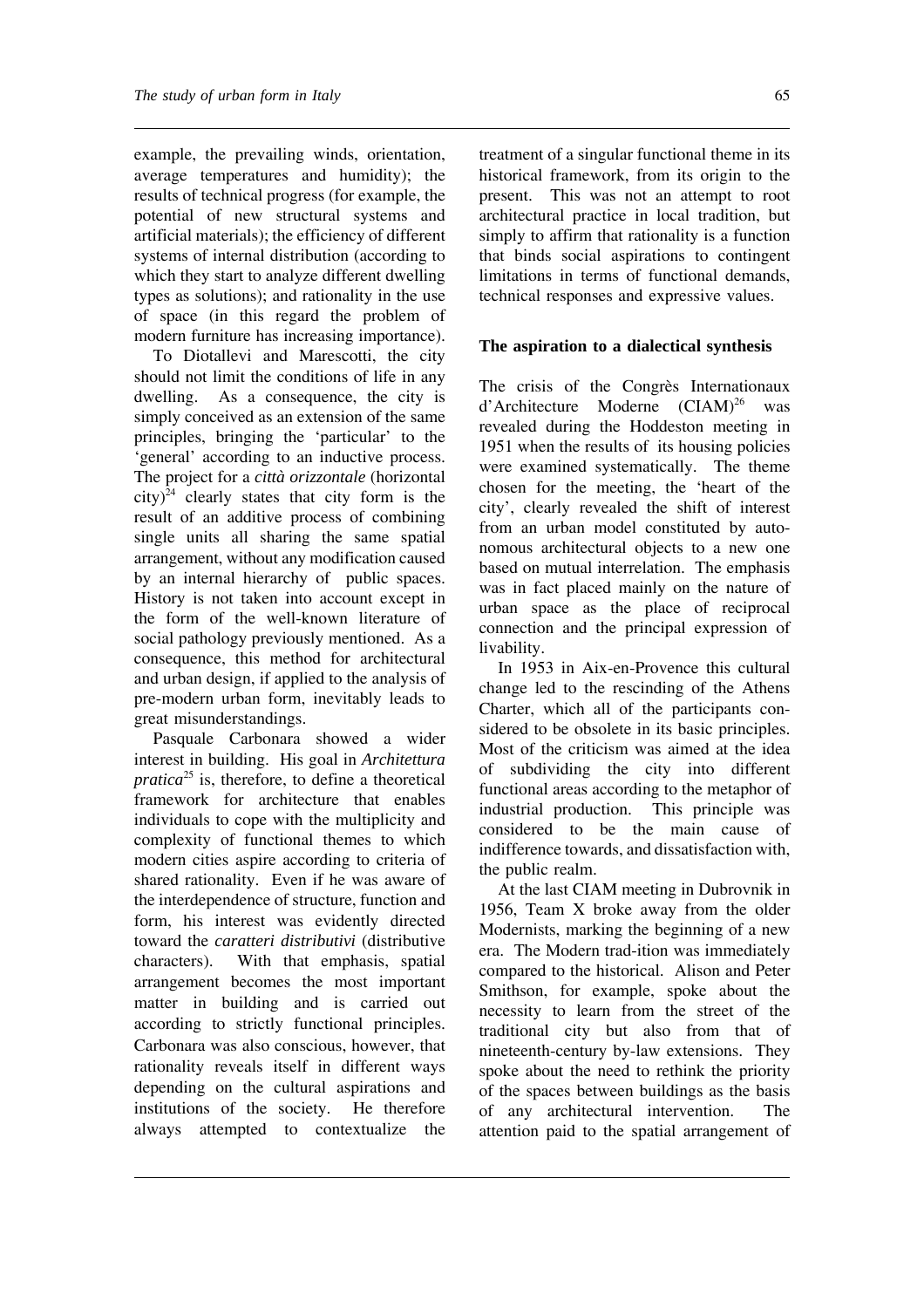the historical city and primitive village, in particular by Aldo van Eyck and later by followers of 'Dutch Structuralism', had the aim of finding unifying principles capable of gathering into a higher-level synthesis and coexistence the modern and pre-modern traditions. This intention inevitably leads, however, to a form of abstraction due to the different nature of the postulates implicit in the two approaches.

Manfredo Tafuri pushed the international debate in the direction of a new approach to urban design $27$  that sought to encompass a distinctly dialectical synthesis of the premodern tradition and the contribution of Modernism, the latter being extensive even in Italy after the reconstruction period and the Instituto Nazionale della Assicurazioni Casa (hereafter INA Casa) experience. According to Tafuri, historical centres and modern quarters could not be merged within a unique reconfiguration, because of the incompatible nature of their principles and inner laws. In this, Tafuri followed the perspective formulated by Giuseppe Samonà, according to whose *L'urbanistica e l'avvenire della città*, 28 the historical centre became nothing more than a pure object of contemplation, flanked by a totally different modern city structure. The unique solution would appear to reside in the conceptual dimension with an abstract three-dimensional structure whose neutrality, yet radical Utopianism, could act as a reference system through which it becomes possible to systematically measure the difference between the existing approaches.

This conceptual framework found fertile cultural ground during the 1960s and became manifest in the urban design theory of the 'large scale'. The architectural debate had, in fact, to face up to the rise of new forms of urbanization that consumed vast areas of land, as exemplified by the experiences of the New Town movement in the UK and the French *Villes Nouvelles*. <sup>29</sup> A consequence of this new attitude was that the city tended gradually to disappear into an extensive urban landscape. Vittorio Gregotti provided an architectural theory that took up these new goals of urban design in *Il territorio*

*dell'architettura*. <sup>30</sup> Here, Tafuri's synthesis finally found both a possible metaphor and a model in the infrastructure of the wider landscape (*territorio*). According to Gregotti, the type, intended as a prefigured formal structure able to guide the project, no longer had any historical reasons for existence. Nor did it have any critical potential at the lower levels of scale because of the increasing frequency of transformations that systematically erase every contingent solution, making it obsolete as soon as it is proposed. Only the logic of settlement location could stand as a permanent factor in the development process. So his interest shifted towards features characteristic of the wider landscape as the unique items capable of giving the 'large scale' an order from which all other decisions regarding building derive. From this point, he began to analyze the history of urbanism and, as a result, moved much closer to a geographical approach.

Ludovico Quaroni offered a similar interpretation in terms of urban design. He began with a deep analysis of the process of transformation of historical urban aggregations, taking an approach that shared many features with that introduced by his colleague and friend Saverio Muratori.<sup>31</sup> From there, he conceived the idea of the city as a fluctuating infrastructure that systematically merges together urban voids and built objects, ordinary and institutional buildings, architectural expressions derived from the past and interventions attributed to the crudest modernity, private manifestations and public behaviour, sacred values and profane attitudes. All would be combined into an internally consistent totality. In *La torre di Babele*, <sup>32</sup> probably his best-known text, this infrastructure acquired the unstable, fabulous consistency of something like a Persian carpet expanded into three dimensions or a modern interpretation of a *medina* that encompasses all the scales of building and, at the same time, conceptually, extends beyond them.

Costantino Dardi pushed research into the 'third level' further, pursuing a total abstraction and lightness in architecture,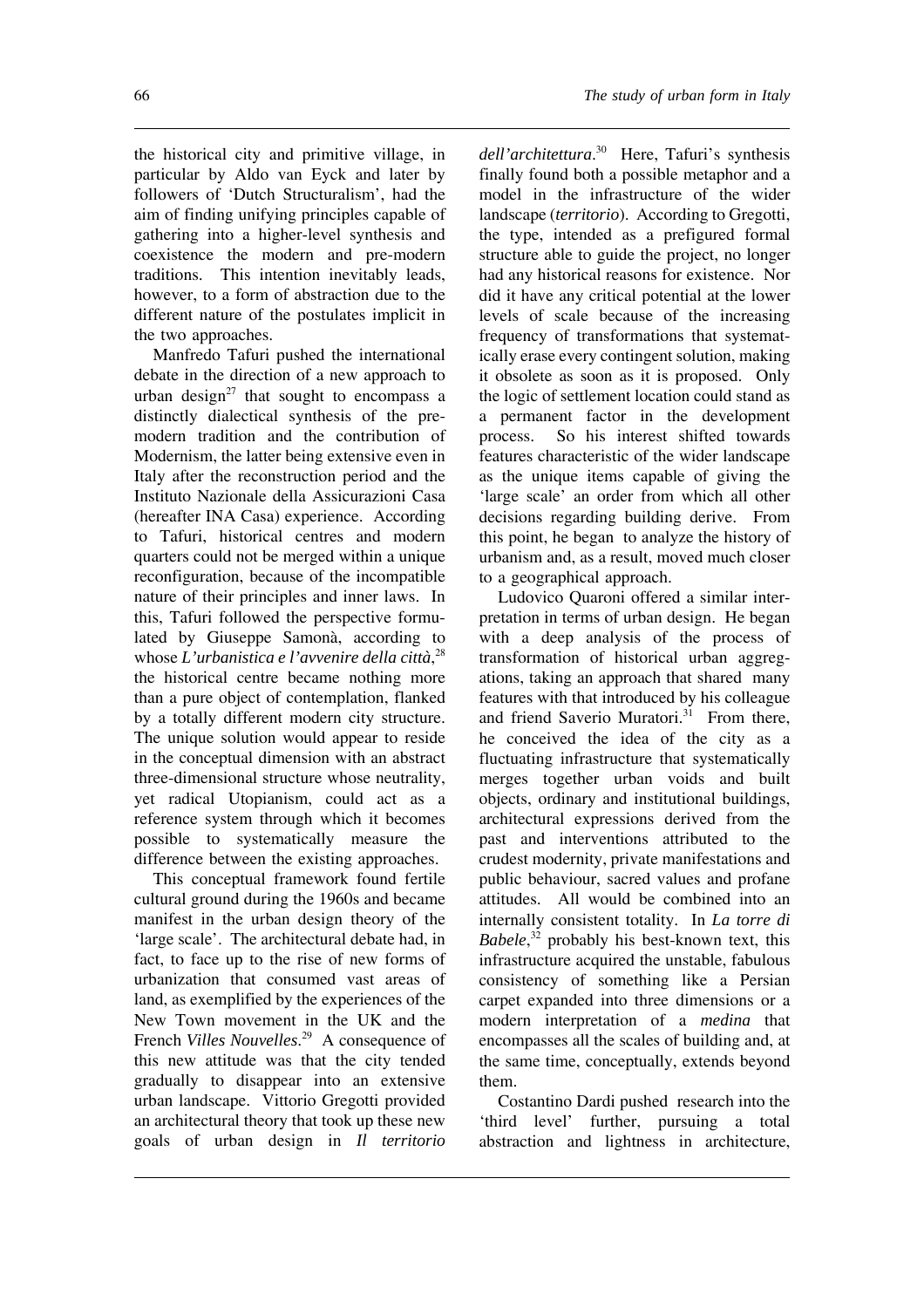interpreted as an ephemeral installation $33$ similar to those used in fairgrounds. The result is an expression of a pure, abstract and neutral three-dimensional geometry that makes it possible to conceive every composition imaginable in a never-ending process of unpredictable materialization. Rejecting the concept of type because of its historical constraints, he moved towards the idea of *configurazione* (spatial arrangement) to establish yet again an architectural language starting from its syntactical and grammatical structure.

Similarly, Franco Purini shared Dardi's interest in architecture as a processual method of investigating transformations of abstract geometric systems through specific formal operations, as well as Gregotti's ideal of the large scale, $34$  finding a recurrent source of suggestions in the larger built elements in the landscape, such as viaducts, aqueducts, bridges and dikes.<sup>35</sup> Purini stressed the importance of indeterminacy as the key factor in understanding the never-ending process of the growth of urban form. His systematic advocacy of the ideas of complexity as applied to the analysis and design of urban form points to three important attributes of the dynamics of urban form: the non-linearity of the processes of growth, the adaptability of architectural systems and the non-predictability of the results. In emphasizing these points he no longer considers the type capable of taking a leading role as an *a priori* project to be realized in practice. Instead he came to regard it simply as the ultimate exploit in the continuing development of architectural language.36

## **The idea of coexistence in urban form**

Aldo Rossi must be considered to be the source of a very particular interpretation of urban form. According to Rossi, urban form is the result of a patchwork in which different features are stitched together. He envisages a coexistence of different features, each of which belongs to a clearly identifiable interpretation of city form; yet no one

interpretation is able to encompass all the others within a single image, and no urban design strategy is able to erase the preexisting interpretations. New and existing views cannot then be gathered together into a unique morphological perspective. Therefore he has pursued the urban design strategy expressed by Law Number 167 of 1962, which introduced the PEEP (*Piano di Edilizia Economica e Popolare*, or Plan for lowincome housing programme). According to this legislation, new low-income housing should act in the cityscape as self-contained, autonomous urban features, where residential buildings and corresponding services fit together. To express this notion, he introduced the concept of *città per parti* (the patchwork city), an idea clearly enunciated in *L'architettura della città*. <sup>37</sup> This volume enjoyed worldwide success but offers no systematic methods owing mainly to its inception as a collection of papers written largely during the years of his apprenticeship as a teaching assistant to Carlo Aymonino in Venice.38 Although he wrote of the city as a *manufatto* (manufacture), suggesting the idea of the unity and organic nature of the cityscape, this label is more appropriately interpreted as an attempt to define an urban theory based solely on spatial arrangement, in accord mainly with the contributions of architects and geographers. In fact, he considered explanatory interpretations of urban form based only on political, social and economic aspects as insufficient, although he was very aware that those subjects were part of the interdisciplinary nature of architecture. As a consequence, he aimed his criticism at functionalism and organicism; both derived, in his opinion, from a positivistic approach to building in the broad sense. The correspondence of form to function cannot explain the permanence of architectural forms over the centuries, even if those forms are updated to meet new needs.

This provided the basis for his criticism of the *Existenzminimum* (minimum space for living) and its correspondence with the idea of *Siedlungen* (working-class quarter). Rossi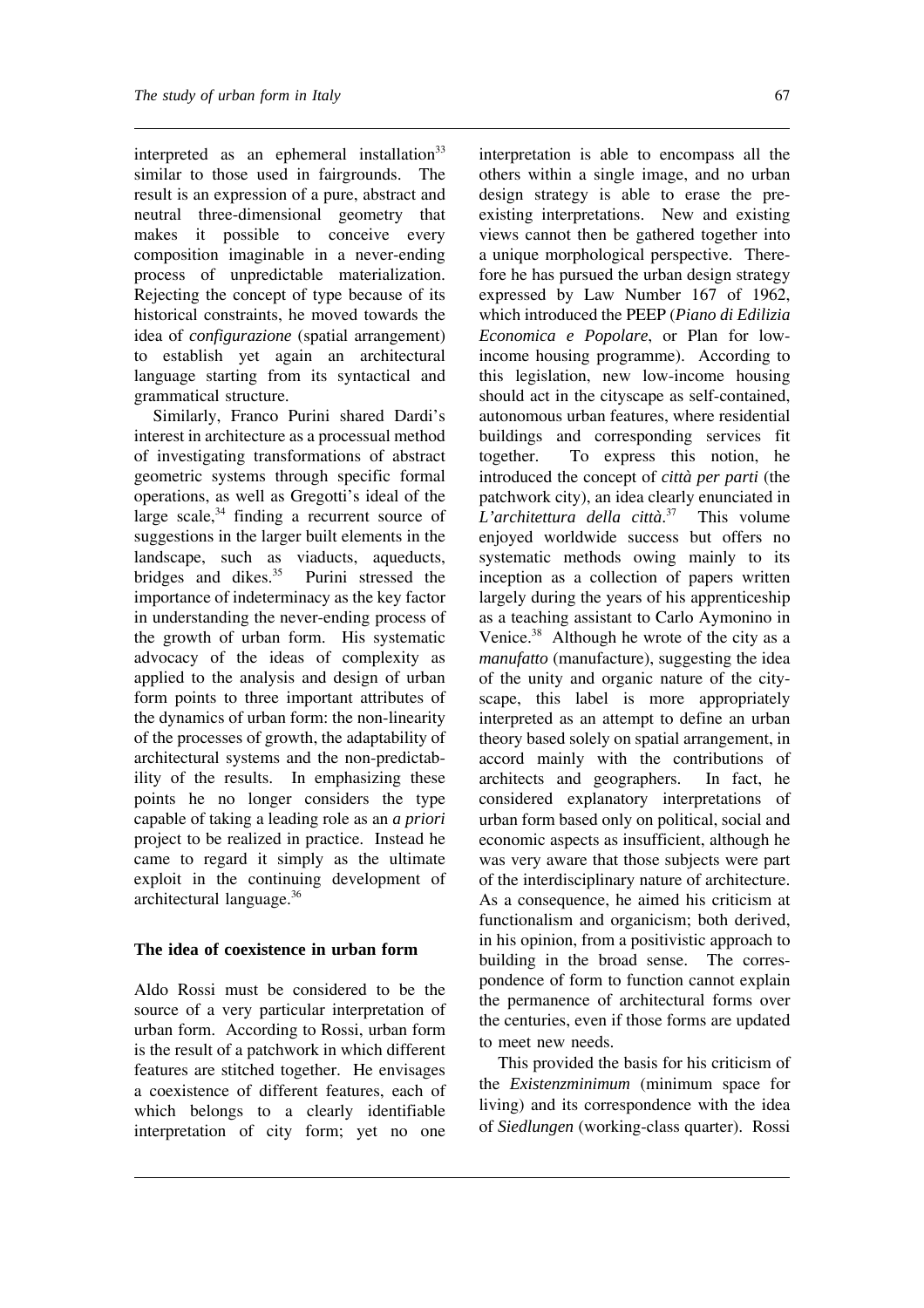considered these ideas and their realization to be merely an attempt to translate a specific political objective into a formal goal. The relation between form and function is so close that, once completed and once the historical limitations that prompted the design no longer apply, the corresponding urban form immediately lacks significance and reveals its precarious nature due to the application of an abstract set of rules.<sup>39</sup>

In contrast, Rossi emphasized the importance of Le Corbusier's *Maison Domino* as a system of solutions that enables us to solve different problems over space and time. Consequently, he directed his research efforts to finding spatial arrangements indifferent to social, technical and political constraints, and relevant to the entire historical development of the cityscape. He was not interested in the evolution of the concept of 'house' over space and time because of its contingency and ephemeral value, but he was more generally interested in the residential area, which encompasses a wider time span and shows more consistency.

Rossi interpreted the evolution of the cityscape as a dialectical opposition between *elementi primari* (primary elements) and *aree-residenza* (residential areas). The former were considered to be the generators of a specific urban form and capable of accelerating the urbanization process. In some, but not all, cases they are identified with monuments and are totally independent of functions that change relatively frequently. Primary elements are revealed through formal permanence. In contrast, residential areas undergo a continuous transformation of internal components, mainly single plots, which he considered irrelevant to urban form, demonstrating their contingent and precarious nature.

According to Rossi's interpretation, the concept of type gives primary elements a character of permanence and stability that endows them with the capacity to accommodate changing needs. As a consequence, Rossi firmly rejected the historical dimension of type. Type becomes a constant that

applies to all urban facts. Hence architecture, in its individuality, could be considered a historical interpretation of the type, according to specific constraints. Architecture is a historical interpretation of a universal concept of type.

If Rossi believed that type does not evolve and does not undergo transformations, his definition seems more closely to fit that of 'archetype'. As stated in *L'Architettura della città,* the configurations to which the term type apply are clearly considered primary and widely-shared spatial arrangements according to which all architecture is made. Architectural history can then be considered nothing but a repetition of such archetypal configurations, and their permanence over time is an implicit legitimization of their strength. According to this interpretation, form should be considered as a permanent, universal and static matter.

However, the archetype also refers to the creation of architecture. In the archetype, creative episodes and the architectural signs that are their trace are clearly identified. By reading those signs, Rossi was able to interpret and discover the complex history of the city. The close relationship between his particular interpretation of urban form and a theory of urban design was expressed more directly in the idea of *La città analoga* (the analogous city)<sup>40</sup> and the '*Tendenza*',<sup>41</sup> the latter becoming a cultural movement promoting the former. According to the idea of *tendenza*, urban design is seen as a compositional exercise whose components are predetermined. The meaning of urban analysis emerges at the end of the design process from the system of relations among all the predetermined components.

Gianugo Polesello shared Rossi's theory of urban design, $42$  even if he did not share the view that architecture is simply the result of a continuous process of interpretation of permanent formal configurations.43 According to Polesello, the type is the 'structure' of the architectural form. The term 'structure' expresses the system of components and mutual relationships that define form, which is seen as a logical matter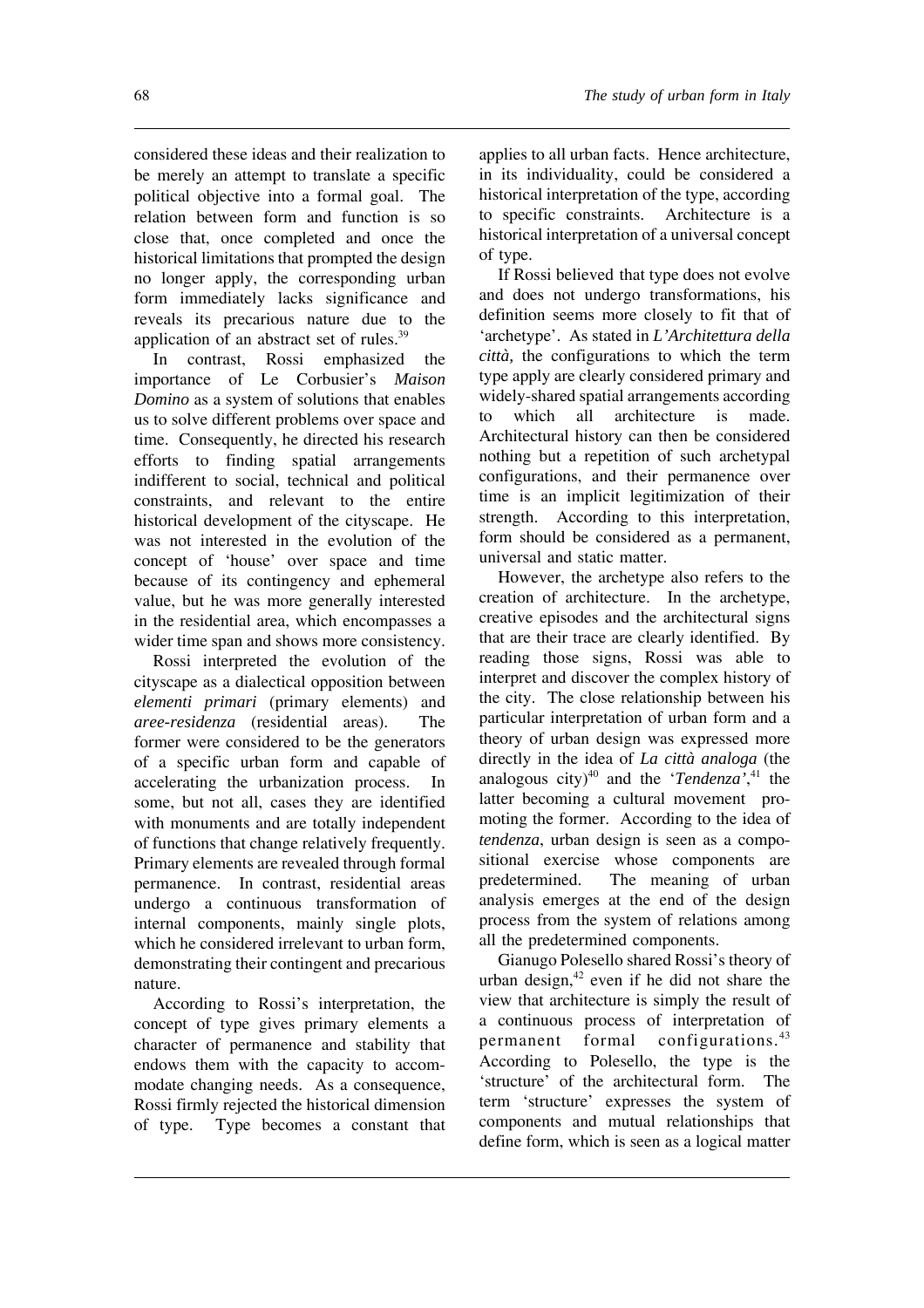independent of its physical substance and ultimate use. Construing type as a logical entity implies the existence of 'composition' as a more general language for design theory, according to which different types can be obtained. The elements of the composition are therefore 'components', 'parts' and 'totality'. Polesello considered composition to be an act of synthesis. He also affirmed that composition can use existing types as components or parts of a new type or modify existing types. The relation with history does not, therefore, affect the legitimacy of the formal procedures.

Polesello clearly expressed his debt to Enlightenment theories of architecture and urban design, especially that of J.N.L. Durand, adapting them in the search for an ultimate abstraction. As a consequence, the components of composition are no longer pillars, columns, doors, windows etc, but primary geometric solids; the parts are no longer vestibules, rooms, stairs, courts etc, but merely aggregations of simple geometries. His approach can explain many aspects of Modernism but obviously cannot be successfully applied to understanding the evolution of traditional settlements because of the different nature of the chosen parameters.

Giorgio Grassi's contribution to urban morphology and building typology has a similar aim. In *La costruzione logica dell'architettura*, <sup>44</sup> he stressed the importance of type, independent of its historical use, as the logical structure and inner rationality of form, yet having no necessary relation to the functional programme. Form appears as the result of an arrangement of components simply guided by composition and its laws. Laws of composition change as aspirations change in the course of time. The constructive aspect came to play a clear role merely as a phase in a succession: a moment of material definition of a logical spatial arrangement. Accordingly, Grassi analyzed contrasting situations, using different case studies to show the specific nature of the assumed laws.45 In his theory of design, the components he used are derived from the

history of architecture, independently of any local constraints. He chose those components in order to show the possibility of a dialogue between the traditional and the contemporary. But obviously, when the quotations derive from a tectonic tradition developed over time and rooted in a particular place, this approach inevitably leads to a sort of implicit misunderstanding of the sources quoted.

## **The theory of modification**

Carlo Aymonino might be considered as the first author to attempt systematically to legitimate the potential of Modernism to transform the historical city in its entirety. It is not by chance that he recognized the importance of Saverio Muratori's work in establishing the strong connection between urban morphology and building typology. Aymonino shared Muratori's view about the connection but, at the same time, was careful to keep a clear critical distance from his attempt to identify structure with history.46 According to Aymonino, to equate the two would be to subordinate current social, cultural, political and economic aspirations to the inherited material constraints of history.

Aymonino clearly held to the aim of dismantling the historical monocentric urban model and substituting it with a decentred strategy. According to that strategy, new urban foci should be scattered far from the old kernel to become the leading attractors within new residential areas. For Aymonino, the New Town experience shows the potential of this new system of urban design.47

To illustrate his view, Aymonino started with the Enlightenment period, during which, according to Muratori, the crisis of architecture and its progressive loss of identity began. As clearly stated in *Il significato delle città*, <sup>48</sup> Aymonino saw in the rise of bourgeois culture the first clear attempt to satisfy social demands for which there was no precedent and which did not permit a compromise with the *ancien régime*. <sup>49</sup> This inevitably led to a search for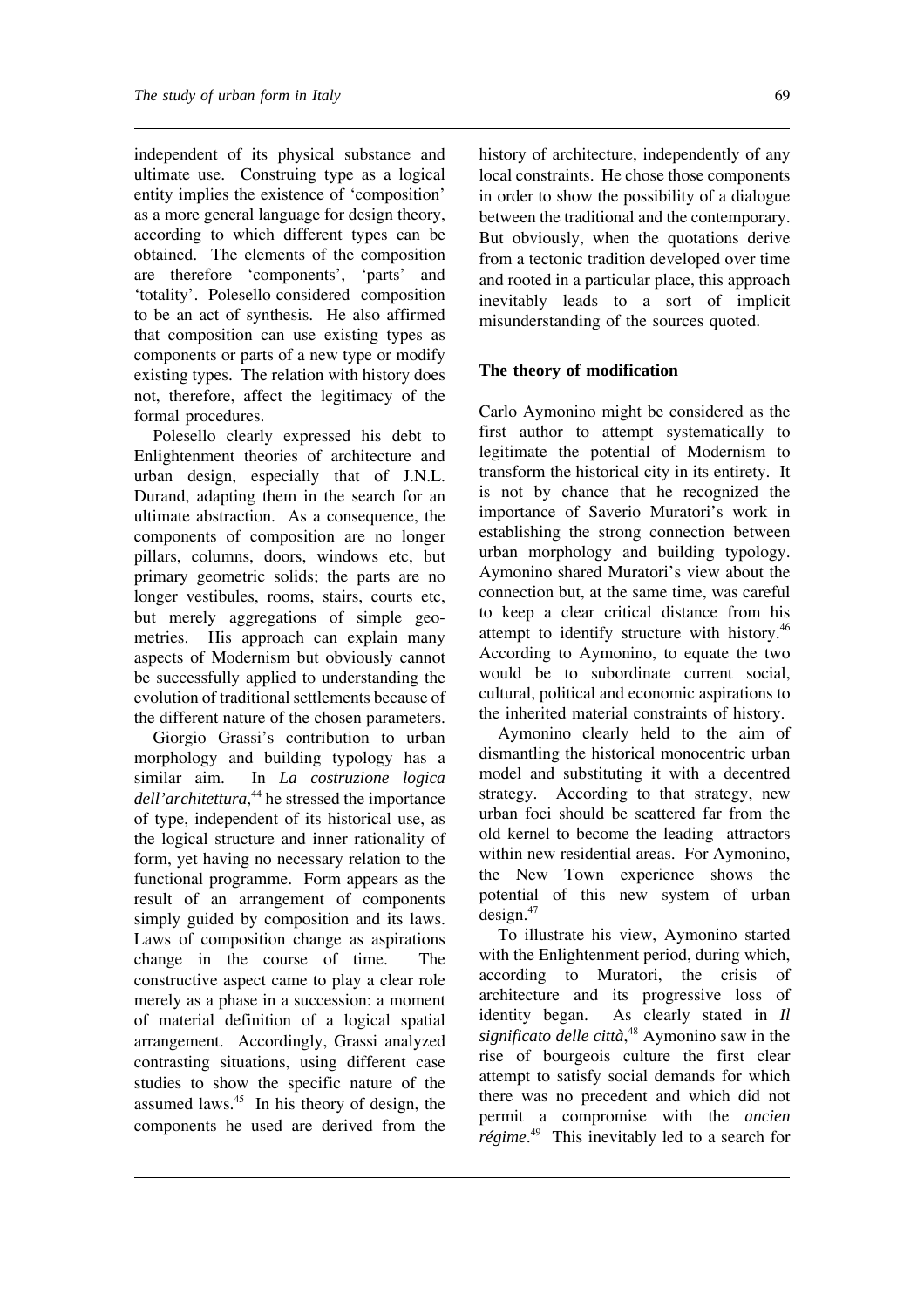new prototypes, as opposed to the modification of old buildings that had normally been the case up to that time.<sup>50</sup> According to the Marxist interpretation, architecture is in fact a 'superstructure', in other words, an intentional representation of the economic, social, and political values that create it. Thus, according to Aymonino, the bourgeoisie attempted to distance themselves from history and give form to a new model for society. He also analyzed the Enlightenment strategy of transforming a substantially medieval city into a modern one by acting on it in a discontinuous way, through the location of new institutional buildings. The disposition of new buildings within the existing city could rearrange the way it functions, as was demonstrated for the first time by Paule Patte's aerial vision of Paris. This specific planning goal led Aymonino to prefer the study of protomodern and modern architecture<sup>51</sup> rather than focusing on traditional culture. $52$ 

An approach similar to that of Aymonino was taken by Guido Canella. During the 1960s it was already clear that to overcome the principle of functionalism it was necessary to focus on the close relation between urban morphology and building typology. The connection between the two underlines the impossibility of defining architectural form simply according to an inner rationality inherent in the design brief or programme. In fact, the brief is never natural or neutral, but is always intentional and cultural and, as such, systematically changes as does every specific product of a society. For Canella, this led to the identification in the city of a field or matrix out of which society manifests itself in unpredictable modifications of habits. $53$ Accordingly, Canella considered the metropolitan model to be the most accurate representation of the situation currently faced by society. Architects should, therefore, move in the direction of suiting their work to the mechanism that drives and creates it. Mass society facilities could then act as the social 'condensers' around which a new way of living might arise. Canella, now working

in the metropolitan area of Milan, has created the opportunity to verify what Aymonino had essentially theorized: the idea that new foci can transform the existing city. This accords with the interest shown by both Canella and Aymonino in Modernist traditions and in the logic of discontinuity reinforced by the creation of more and more extensive infrastructure and greater mobility. Consistent with this attitude toward planning, Canella always tried to analyze urban form transformations over time, sharing with others his work as a member of the *Gruppo Architettura*. 54

Antonio Monestiroli takes a similar approach to urban design, as is evident in his *Temi urbani*. <sup>55</sup> He considers Modernism, however, to be the result of a transformative process of the traditional city through a sort of 'handicraft' method. According to this view, the material forms of the city have been deprived of their original reasons for existence in order to address the needs of current society, even if that might be considered a paradoxical statement. Despite his identification of a coherent transformative process in analysis, he takes a random approach to the creation of form that avoids any sort of evolutionary interpretation. Monestiroli expresses the concept of modification and transformation simply to justify reinstating a constructive relation between tradition and innovation in order to find urban design strategies that provide an alternative to the functionalistic rejection of history. Referring in particular to the significant transformations that emerged within so-called proto-industrial society, he defines the implied consequences for urban planning with precision and underlines the corresponding consequences for transformations. For instance, the comparison between closed and open city models leads Monestiroli to a clear understanding of the transformation undergone by current theories of urban design and their components. For example, large open green spaces, in the shape of public parks, have progressively assumed the connective role that once belonged to building tissue (*tessuto*). The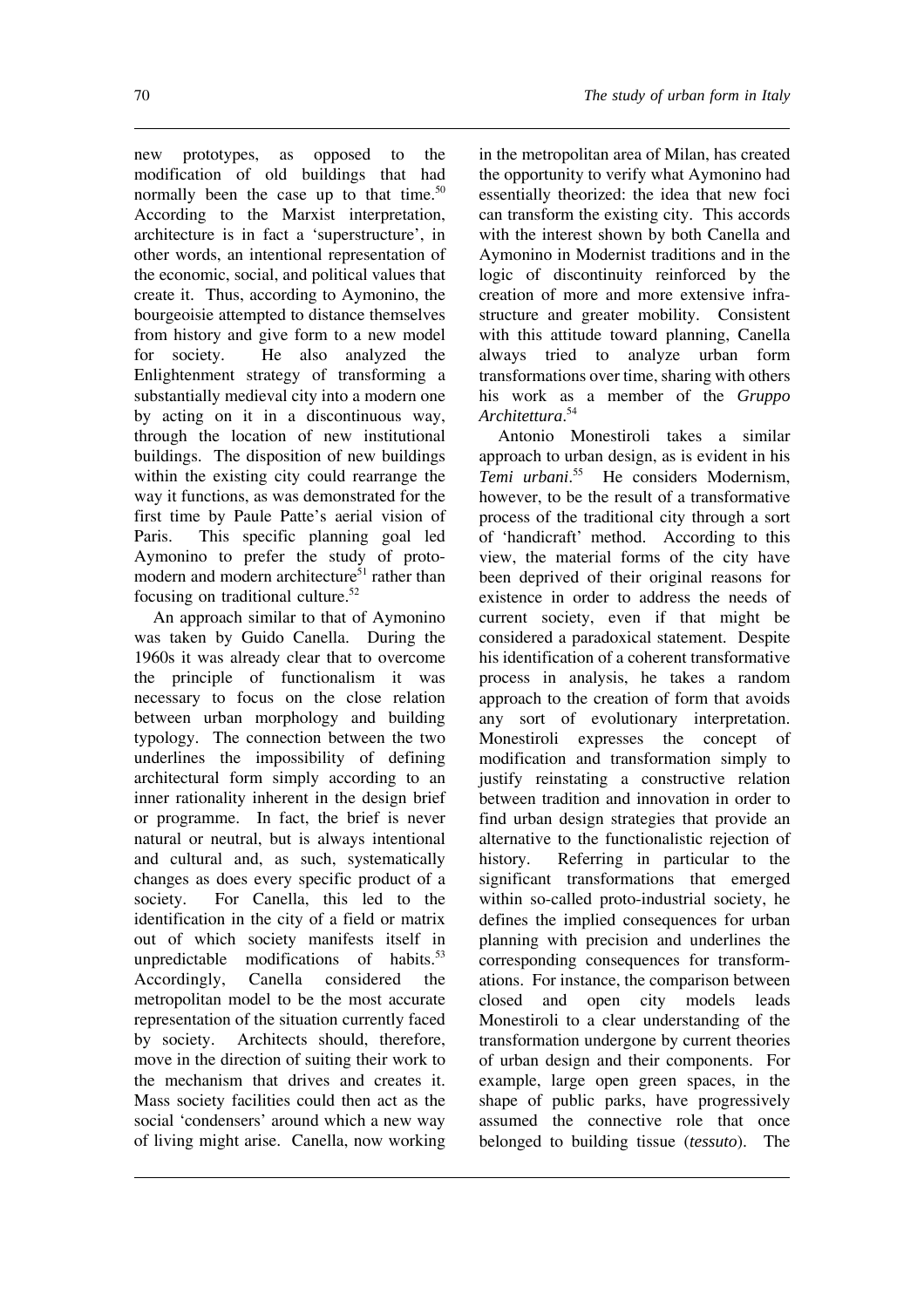campus model has overwhelmed the highdensity city.

By always deriving forms from the past, independent of local constraints, Monestiroli tends to emphasize the importance of architectural language. The existence of architectural language implies that various expressions have a generic similarity, independent of their specific nature, as is demonstrated by the similarity of buildings from a given historical period, regardless of their type. This focus on language is necessary because one must take into account the modifications that inevitably arise out of cultural changes and have different impacts on existing objects and tissues. A consequence of modifications is that, for the purposes of defining an architectural language, language turns out to be more wide-ranging and far-reaching than type, a point made by Monestiroli in *L'architettura della realtà*. <sup>56</sup> A single language can be used in a wider variety of situations. The language thus becomes a unifying factor, capable of interrelating the different features of a building, independently of its nature. If buildings are then differentiated depending on their function, the language takes on special meaning, assuming the role of a metaphorical connective tissue.

#### **Conclusion**

This review has sought to demonstrate how, in Italy, the concept of type has always had a strong and systematic connection to the design of urban form. This conclusion does not, however, imply a direct correspondence between the two terms in the different historical perspectives outlined in the paper. In fact, if urban design, in simple terms, expresses the intention to transform buildings and the public realm in response to emerging expectations and needs, type has always represented the translation of that intention in terms of spatial arrangement.

Architectural language has always been identified as the unifying feature capable of transforming the irreducible specificity of

different urban phenomena into transmissible 'signs'. To define the type as a sign implies, therefore, establishing a direct correspondence between the formal process, which is the architectural language, and the results obtained through its practice. Each type cannot be interpreted according to the same language. The ideological approach to urban form that entails interpreting all building types according to a unique language rather than focusing on the relevant historical ones, seems to be the source of recurrent misunderstandings in urban morphology. The systematic attempt to interpret urban form not as it really was, but as it should be, according to an evident prejudice, has unfortunately reduced the importance of architectural language, in all its richness, as the real unifying and historical factor in urban morphology and the theory of urban design. Any revisionism should seek to rectify this, with the same strength that has been evident over the last decade in other disciplinary fields.

#### **Notes**

- 1. This concept was clearly developed in Samonà, G. (1975) 'I concetti di standard e di tipologia nell'urbanistica', in Samonà, G. *L'unità architettura-urbanistica. Scritti e progetti: 1929-1973* (Franco Angeli, Milano).
- 2. The idea of comparing urban morphological strategies according to a single ideological formation has unfortunately never been translated into practice. See Samonà, G. (1965) 'Città e territorio negli aspetti funzionali e figurativi della pianificazione continua', in *Proceedings of the Tenth INU Congress*(Instituto Nazionale di Urbanistica, Triste).
- 3. For a wide range of interpretations of the concept of type see Argan, G. (1965) 'Sul concetto di tipologia architettonica', in Argan, G. *Progetto e destino* (Il Saggiatore, Milano), 75-81.
- 4. This concept is systematically developed in Caniggia, G. and Maffei G.L. (1978) *Lettura dell'edilizia di base* (Marsilio Editori, Padova).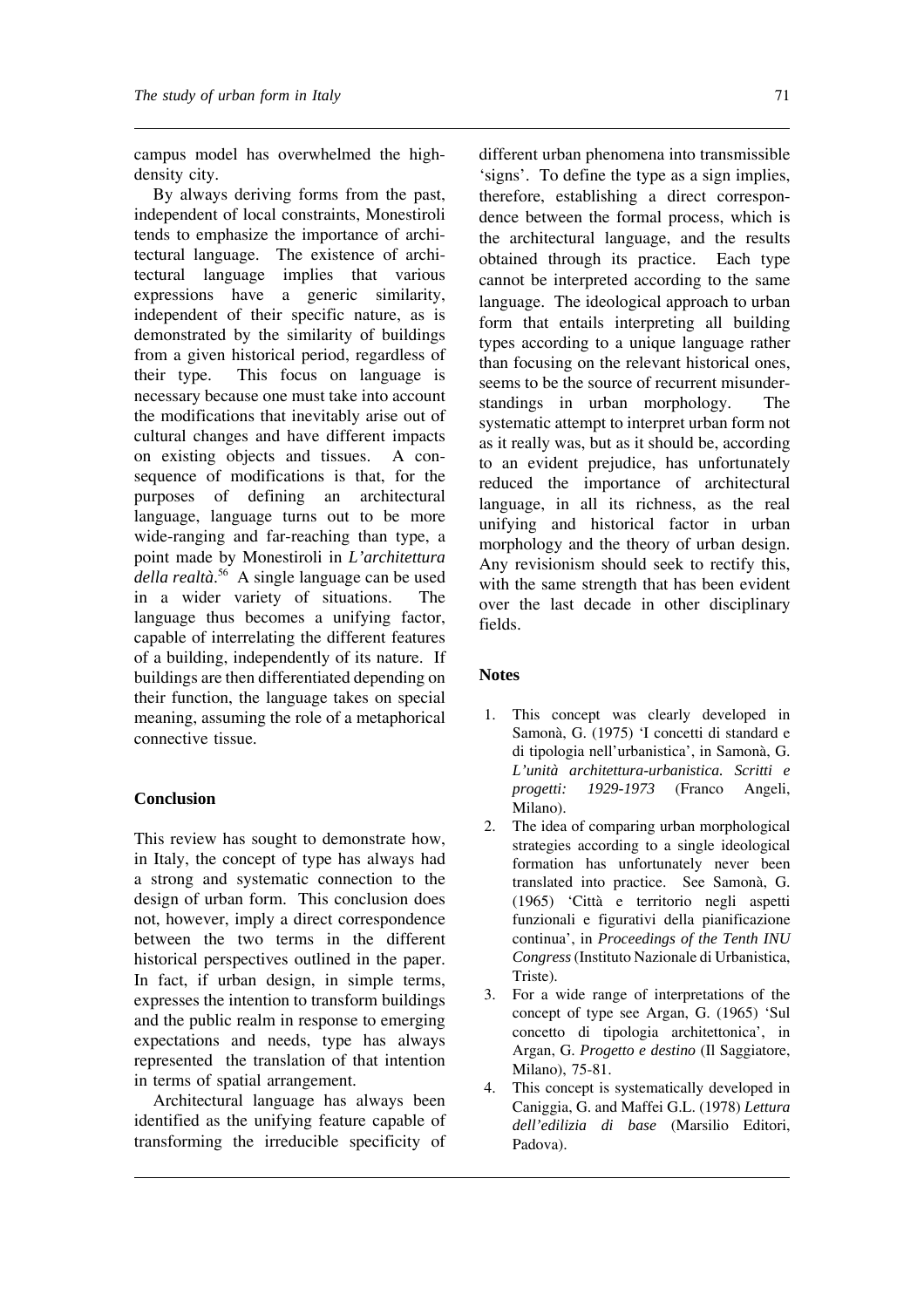- 5. The text has obviously undergone various modifications, but the original structure remains intact.
- 6. Giovannoni, G. (1931) *Vecchie città ed edilizia nuova* (Unione Tipografico-Editrice Torinese, Torino).
- 7. His first expression of this was published in Giovannoni, G. (1913) 'La teoria del diradamento edilizio', *Nuova Antologia* 997, while Pierre Lavedan's law is introduced in Lavedan, P. (1926) *Qu'est-ce que l'urbanisme?* (Unione Tipografico-Editrice Torinese, Paris).
- 8. Pagano, G. and Daniel, G. (1936) *Architettura rurale italiana* (Ulrico Hoepli Editore, Milano).
- 9. See Rogers, E.N. (1958) *Esperienza dell'architettura* (Giulio Einaudi Editore, Torino).
- 10. Muratori, S. (1949/50) 'Vita e storia della città', *Rassegna critica di Architettura* 11- 12, 3-52.
- 11. Muratori, S. (1959/60) *Studi per una operante storia urbana di Venezia* (Istituto Poligrafico dello Stato, Roma).
- 12. Muratori, S. (1963) *Studi per una operante storia urbana di Roma* (Centro Studi di Storia Urbanistica, Roma).
- 13. See, for example, Caniggia, G. (1963) *Lettura di una città: Como* (Centro Studi di Storia Urbanistica, Roma); Caniggia and Maffei (1978) *op. cit*. (note 4); Caniggia, G. and Maffei G.L. (1981) *Strutture dello spazio antropico* (Alinea, Firenze); Caniggia, G. and Maffei, G.L. (1984) *Il progetto dell'edilizia di base* (Marsilio Editori, Venezia).
- 14. See, for example, Maretto, P. (1960) 'L'edilizia gotica veneziana', *Palladio*, 3-4, 123-201; Maretto, P. (1980) *Realtà naturale e realtà costruita* (Uniedit, Firenze) 355; Maretto, P. (1986) *La casa veneziana nella storia della città. Dalle Origini all'Ottocento* (Marsilio Editori, Venezia) 564.
- 15. See Giannini, A. (1964) *Corso di lezioni sul territorio* (Istituto di metodologia Architettonica, Roma); Giannini, A. (1976) *L'organismo territoriale* (Istituto di Progettazione Architettonica, Genova); Giannini, A. (1980) *L'individuo territoriale* (Istituto di Progettazione Architettonica, Genova).
- 16. Bollati, R. (1976) *Metodo di lettura delle*

*strutture urbane, attraverso le fasi evolutive, applicato ai centri calabresi di Gerace, Cosenza, Reggio Calabria. Ipotesi di lavoro* (Istituto Universitario Statale di Architettura, Reggio Calabria); Bollati, S. (1976) *Tesi storiche relative alla formazione ed allo sviluppo di un aggregato antico attraverso la lettura delle sue strutture allo stato attuale* (Istituto Universitario Statale di Architettura, Reggio Calabria); Bollati, R., (1980) *Metodo di lettura delle strutture urbane, attraverso le fasi evolutive* (Istituto Universitario Statale di Architettura, Reggio Calabria); Bollati, S. (1980) *Formazione e sviluppo di un aggregato antico* (Istituto Universitario Statale di Architettura, Reggio Calabria); Bollati, R., Bollati, S. and Lonetti G. (1990) 'L'organismo architettonico. Metodo grafico di lettura', *Studi e Documenti di Architettura*.

- 17. See Cataldi, G. (1972) *Sistemi statici in architettura* (G.e G., Firenze); Cataldi, G. (1972) 'Il territorio della piana di Gioia Tauro', *Studi e Documenti di Architettura*; Cataldi, G. (1977) *Per una scienza del territorio. Studi e note* (Uniedit, Firenze); Cataldi, G., Farneti, F., Larco, R., Pellegrino, F. and Tamburini, P. (1982) *I tipi 'radice'* (Alinea, Firenze).
- 18. See Vaccaro, P. (1968) *Tessuto e tipo edilizio a Roma, dalla fine del XIV sec. alla fine del XVIII sec.* (Centro Studi di Storia Urbanistica, Roma); Vaccaro, P. (1980) *Cortona: il piano del centro storico e la sua gestione* (Comune di Cortona, Cortona); Vaccaro, P., Gialluca, B. and Lavagnino, E. (1987) *Cortona struttura e storia. Materiali per una conoscenza operante della città e del territorio* (Editrice Grafica L'Etruria, Cortona).
- 19. See Caniggia and Maffei (1978) *op. cit*. (note 4); Maffei, G.L. (1981) *La progettazione edilizia a Firenze* (Marsilio Editori, Venezia); Caniggia and Maffei (1984) *op. cit.* (note 13); Maffei, G.L. (1990) *La casa fiorentina nella storia della città* (Marsilio Editori, Venezia); Bascià, L., Carlotti, P. and Maffei, G.L. (2000) *La casa romana nella storia della città dalle origini all'Ottocento* (Alinea, Firenze).
- 20. The revival of interest in traditional dwelling types and urban tissues has inspired Claudio D'Amato at the Politechnic of Bari to bring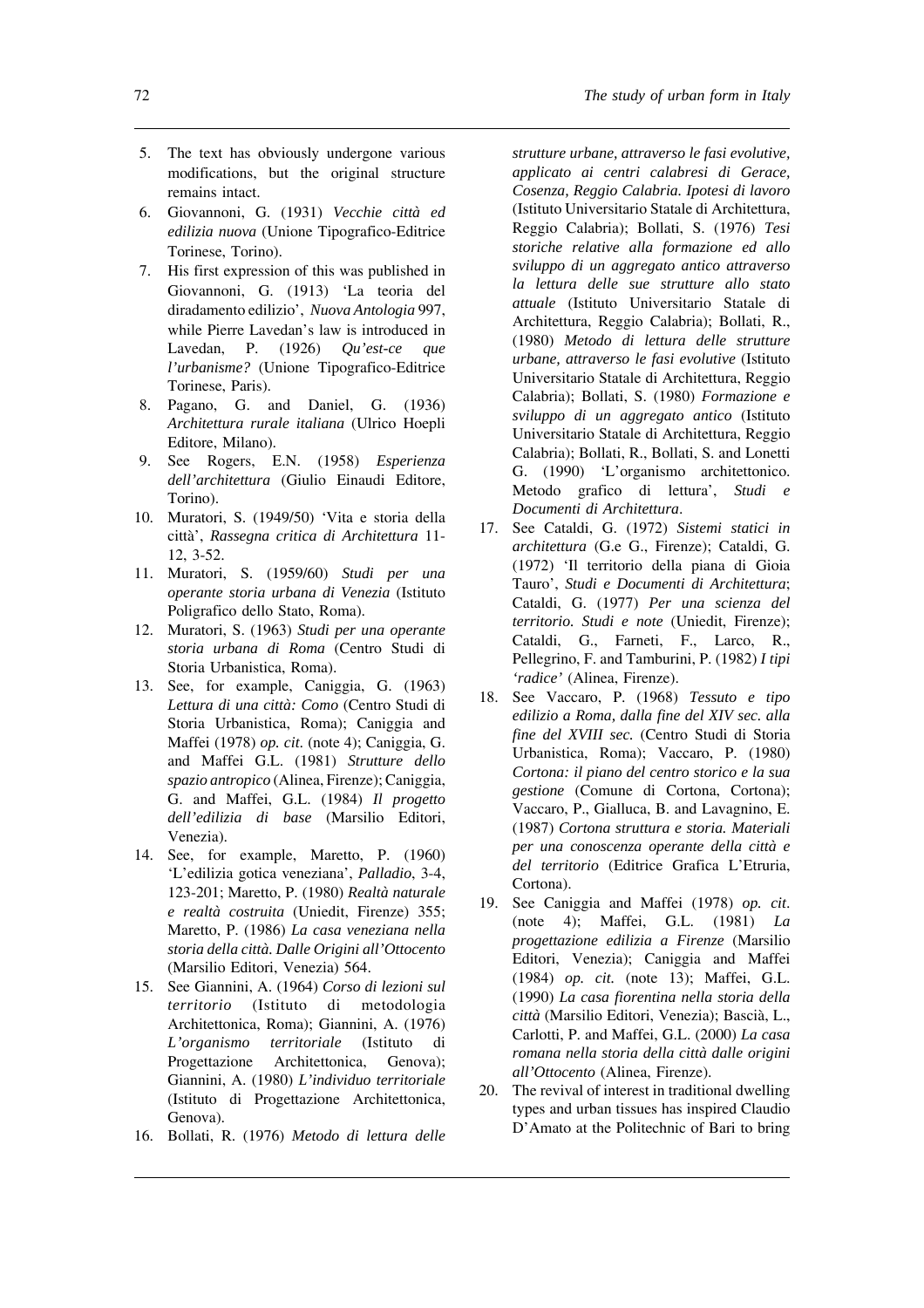together a group of researchers led by Attilio Petruccioli and Giuseppe Strappa, all of whom come from the *scuola muratoriana*.

- 21. Dickens, C. (1854) *Hard times* (Tauchnitz, Leipzig); Engels, F. (1845) *Die Lange der arbeitenden Klasse in England* (Wigand, Leipzig), published in English translation as *The condition of the working class in England*, 1892.
- 22. Le Corbusier (C.E. Jeanneret) (1933) *La ville radieuse*, published in English translation as *The radiant city*, 1967.
- 23. Diotallevi, I. and Marescotti, F. (1974) *Il problema sociale, economico e costruttivo dell'abitazione* (Edizioni Il Poligono, Milano).
- 24. See Diotallevi, I., Marescotti, F. and Pagano, G. (1940) 'Quartiere della Città Orizzontale', *Costruzioni Casabella* 148.
- 25. Carbonara, P. (1954) *Architettura pratica* (Unione Tipografico-Editrice Torinese, Torino).
- 26. For a wider perspective on the urban theories of CIAM see Mumford, E.P. (2000) *The CIAM discourse on urbanism, 1928- 1960* (MIT Press, Cambridge, Mass.).
- 27. Tafuri, M. (1968) *Teoria e storia dell'architettura* (Laterza, Bari).
- 28. Samonà, G. (1959) *L'urbanistica e l'avvenire della città* (Laterza, Bari).
- 29. To understand the cultural atmosphere of this period it is important to read Samonà, G. (1964) *La città territorio* (De Donato Editore, Bari).
- 30. Gregotti, V. (1966) *Il territorio dell'architettura* (Feltrinelli, Milano).
- 31. To understand the similarity of Quarini's approach to the analysis of urban form to that of Muratori see Quaroni, L. (1977) *Progettare un edificio. Otto lezioni di architetturae* (Giuseppe Mazzotta Editore, Milano); Quaroni, L. (1996) *Il progetto per la città. Dieci lezioni* (Edizioni Kappa, Roma).
- 32. Quaroni, L. (1966) *La torre di Babele* (Marsilio, Padova).
- 33. See Dardi, C. (1971) *Il gioco Sapiente* (Marsilio, Padova); Dardi, C. (1976) *Semplice, lineare, complesso. L'acquedotto di Spoleto* (Kappa, Roma).
- 34. See Purini, F. (1980) *L'architettura didattica* (Casa del libro Editrice, Reggio Calabria).
- 35. See the works collected in Purini, F. (1976)

*Luogo e progetto* (Kappa, Roma).

- 36. See Purini (1980), *op. cit.* (note 34).
- 37. Rossi, A. (1966) *L'architettura della città* (Marsilio, Padova).
- 38. Among the most famous of these papers are Rossi, A. (1964) 'Considerazioni sulla morfologia urbana e la tipologia edilizia', and 'I problemi tipologici e la residenza', in Rossi, A. *Aspetti e problemi della tipologia edilizia* (Cluva, Venezia) 15-31; Rossi, A. (1964) 'Aspetti della tipologia residenziale a Berlino', *Casabella Continuità* 288.
- 39. The importance of the set of rules defining building in the development of city form is also stressed in Rossi, A. (1966) 'Tipologia, manualistica e architettura', in Rossi, A. *Rapporti tra morfologia urbana e tipologia edilizia* (Cooperativa Libraria Universitaria di Venezia, Venezia) 69-81.
- 40. Rossi, A. (1975) 'Introduzione all'edizione portoghese de 'L'architettura della città'', in Bonicalzi, R. (ed.) *Aldo Rossi. Scritti scelti sull'architettura e la città, 1956-1972* (Città Studi Edizioni, Milano) 443-53.
- 41. Rossi, A. (1975) 'L'architettura della ragione come architettura di tendenza', in Bonicalzi (ed.) *op. cit.* 370-8 (note 40).
- 42. Grandinetti, P. (1983) 'Gli elementi del progetto', in Polesello, G. (ed.) *Progetti di architettura* (Kappa, Roma) 5-10.
- 43. See Polesello, G. (1969) 'L'architettura e la progettazione della città e nella città', in *Gruppo Architettura, per una ricerca di progettazione* 1 (Istituto Universitario di Architettura di Venezia, Venezia); Polesello, G. (1982) 'La composizione architettonica e la progettazione urbana. Procedure ed esperienze', in Trame, U. (ed.) *Tipi architettonici e fatti urbani* (Cooperativa Libraria Universitaria di Venezia, Venezia).
- 44. Grassi, G. (1967) *La costruzione logica dell'architettura* (Marsilio, Padova).
- 45. Grassi, G. (1979) *L'architettura come mestiere e altri scritti* (Franco Angeli, Milano).
- 46. Aymonino, C. (1967) *Lo studio dei fenomeni urbani* (Laterza, Bari).
- 47. See Aymonino, C. and Giordani P. (1967) *I centri direzionali* (De Donato, Bari).
- 48. Aymonino, C. (1974) *Il significato della città* (Laterza, Bari).
- 49. *Ibid*.
- 50. This concept is also developed in Aymonino,